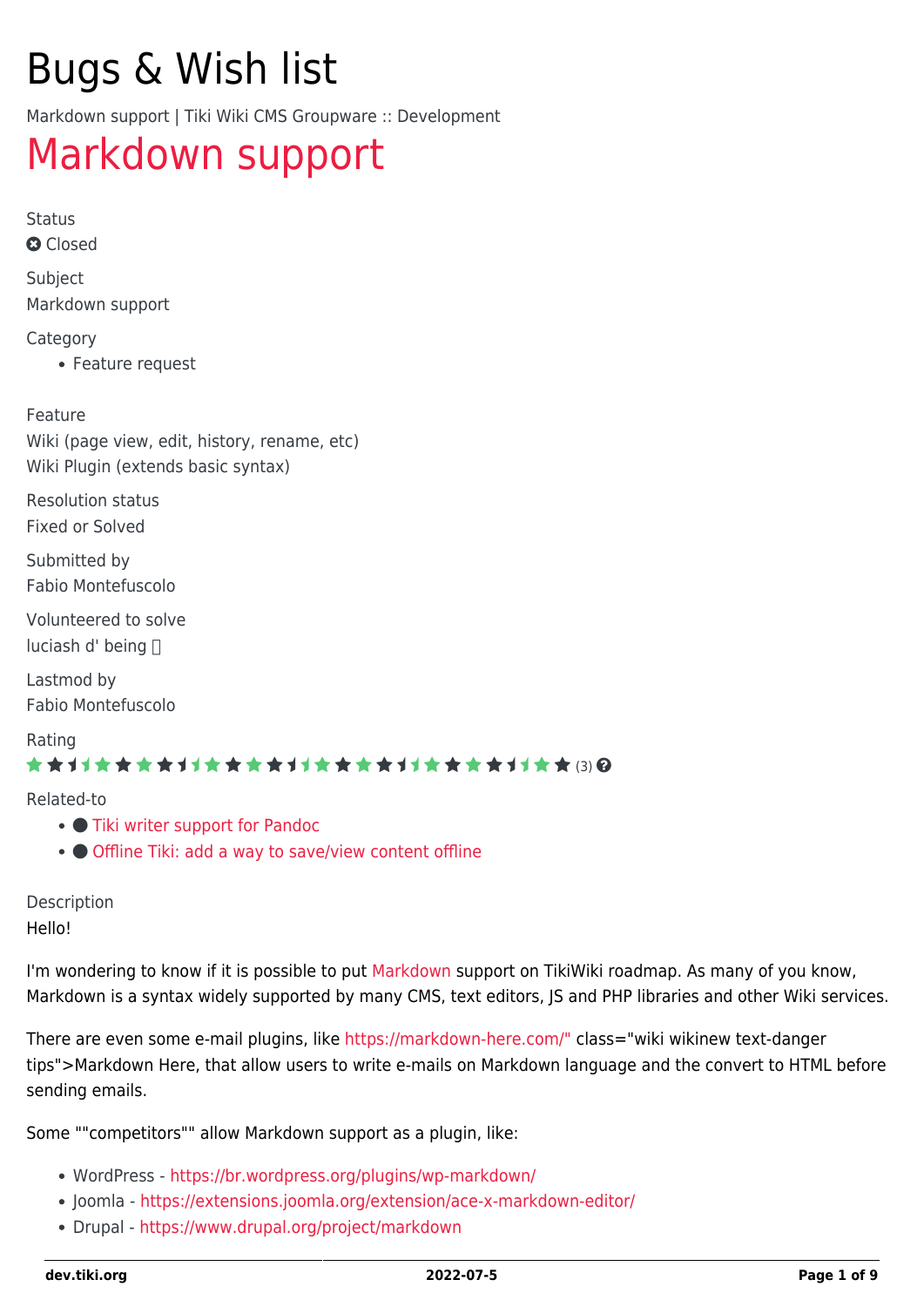- Plone -<https://docs.plone.org/adapt-and-extend/config/markup.html>
- Magento -<https://github.com/SchumacherFM/Magento-Markdown>
- Jekyll -<https://jekyllrb.com/> (AFAIK, this one is used on Github pages)
- Octopress <http://octopress.org/> (I used this one for a long time)

Also, some other frameworks have extensions for markdown:

- Symphony -<http://symphonyextensions.com/extensions/markdown/>
- Django <https://github.com/agusmakmun/django-markdown-editor>
- CodeIgniter <https://github.com/jonlabelle/ci-markdown>
- Rails <https://github.com/vmg/redcarpet>

So, as Markdown became familiar for a lot of non-technical users, I bet supporting Markdown is a good move for Tiki and also, it may turn easy migrating from other platform using Markdown to TikiWiki.

#### Solution

First basic working implementation done using a wiki-plugin (PluginMarkdown) for Tiki 20.

As per the decisions of the TikiFest Montreal 2018 we will use Commonmark Markdown flavor using this PHP lib: <https://commonmark.thephpleague.com/>

Also see:

- <https://github.com/thephpleague/commonmark>
- <https://packagist.org/packages/league/commonmark>
- <https://composer.tiki.org/#commonmark>

#### Commits reference:

- <http://sourceforge.net/p/tikiwiki/code/67958>
- <http://sourceforge.net/p/tikiwiki/code/70065>
- <http://sourceforge.net/p/tikiwiki/code/70066>
- <http://sourceforge.net/p/tikiwiki/code/70067>
- <http://sourceforge.net/p/tikiwiki/code/70068>
- <http://sourceforge.net/p/tikiwiki/code/70070>

Importance

4

Easy to solve?

1 difficult

Priority

4

Demonstrate Bug (Tiki 19+)

#### This bug has been demonstrated on show2.tikiwiki.org

#### [SVN update](#page--1-0)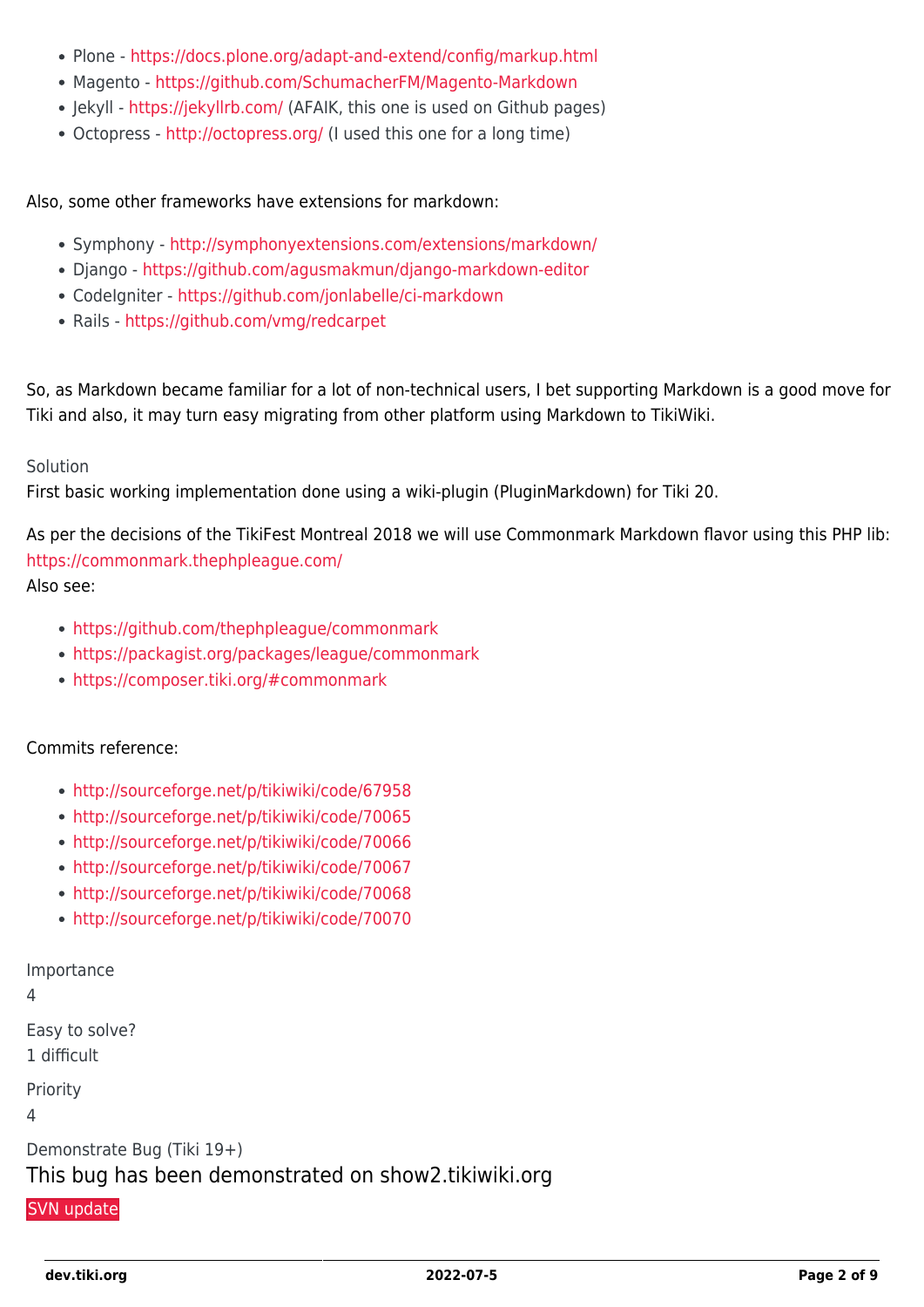Ticket ID 6697

Created Tuesday 12 June, 2018 15:27:44 GMT-0000 by Fabio Montefuscolo

LastModif Monday 20 January, 2020 13:36:09 GMT-0000

## Comments



## Gary Cunningham-Lee 13 Jun 18 08:38 GMT-0000

+1 to Markdown support. People have asked me if it's possible for the future.



#### [drsassafras](https://dev.tiki.org/user11658) 14 Jun 18 04:16 GMT-0000

I've been thinking of a new syntax that could be implemented with little effort and is super fast. I was thinking of perhaps using plugin tags such as <plugin></plugin><footnote></footnote> or something like that. Then we could use the built-in DOM parser to parse all the plugins. No more plugin limit, and we would never have to call parse plugin from inside a plugin again. Simple formatting plugins could simply be CSS rules, and not have any tiki parsing at all. <margin\_small></margin\_small>

Some might object to using tags like this, but it does not bother me at all. It won't break pages, but if there is a consensus against it there could be a str\_replace issued so all the  $\leq$  and  $\geq$ 's get replaced with { and }'s... but we would then need to escape those which adds a little complexity.

There would be the ability to enable any tag (disabled by default) either from the HTML standard or from our custom tiki code. I haven't thought much about attributes, but I'm assuming they would be mostly stripped.

Anyhow, I was hung up on what to do with simple things like lists where the HTML syntax does not lend its self to ease of use when it comes to them. I don't really want to create a second parser within Tiki, but there really is a need for such things as well. Markdown would be perfect for this, considering that a lot of people already know this language, there is already built-in support in may text editors for it and it's part of the Symphony core download, of which is already included in Tiki.

The idea would be to modify our existing plugins so that they could work with both the new and the old parser. I suppose both could be supported, or one migrated to the other, but initially, I was thinking of making it non-default and optional. Then people could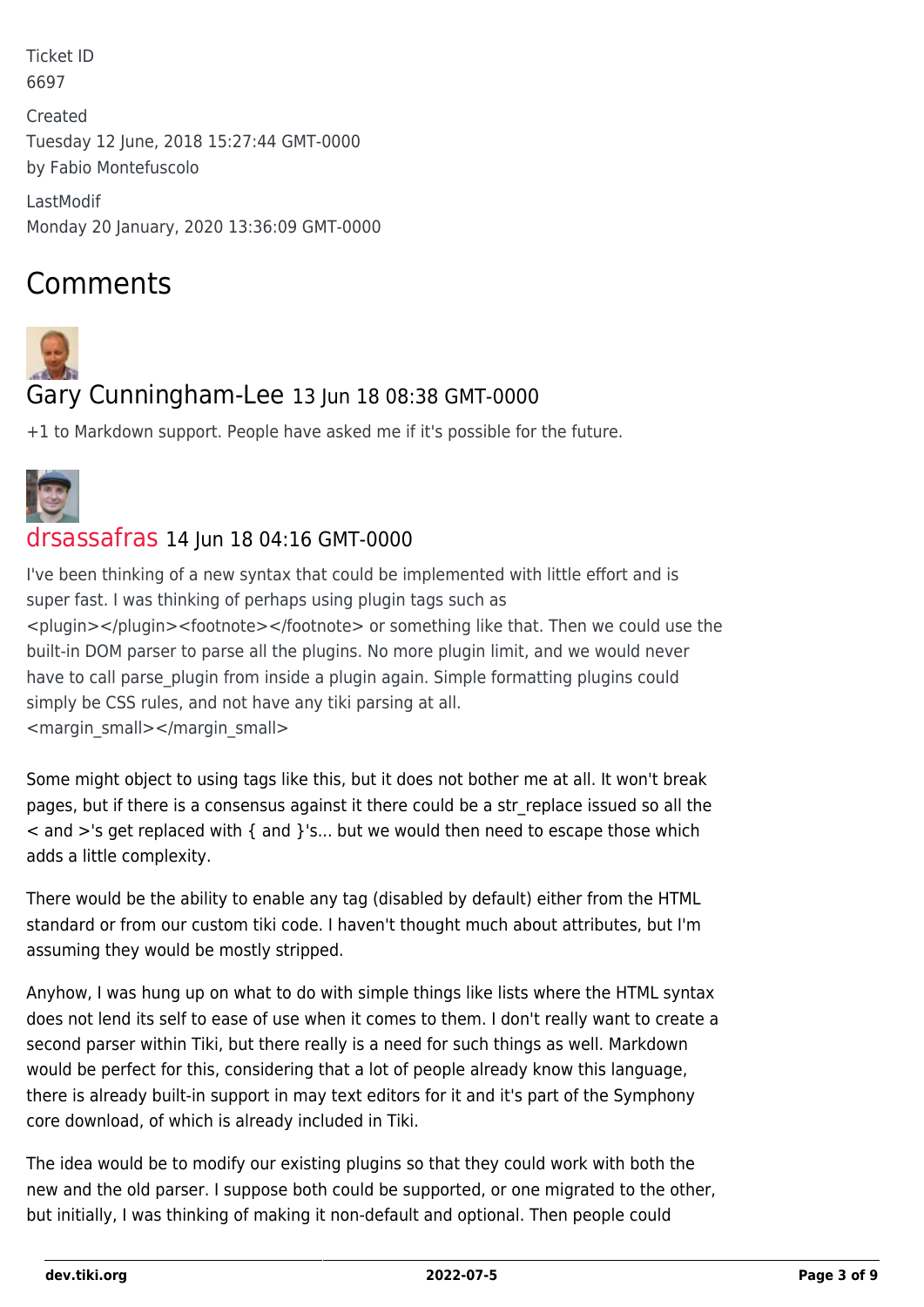decide what they want to use.

This change would eliminate the need for allow\_html option, allow for MUCH larger wiki pages, reduce server load, hopefully, reduce the effort expended in maintaining our existing parser (if migration ever happens), allow more control over what content is permitted and denied on pages, enhance security, and hopefully increase usability.

I wanted to use a slightly different syntax and not support legacy aspects of our current parser any longer (such as special character support) where in this case Unicode replaces it in a more graceful manner. So if someone wants to convert, there will need to be a conversion script, and little things like identical spacing might not transfer 100%, or a margin might be off by a pixel or two here and there.

It's a project kinda on the backburner right now. I've got other things I need to focus on right now, but something needs to happen to the way we parse wiki pages for my publishing project to come to life. (that needs to have pages much much much more complex than Tiki can support right now)

So thanks for bringing this to my attention. It may very well be a good option for moving forward.



#### [drsassafras](https://dev.tiki.org/user11658) 14 Jun 18 04:21 GMT-0000

We might also be able to find existing converters to convert different common wiki syntax into markdown. So perhaps we could make it easier for people to migrate data from other wiki environments.



#### [Xavier de Pedro](https://dev.tiki.org/user9794) 18 Jun 18 20:50 GMT-0000

See this one: Pandoc: a universal document converter (GPL'd, and thus, usable through [packages](http://doc.tiki.org/packages) in Tiki) <https://pandoc.org/>

#### $66$

If you need to convert files from one markup format into another, pandoc is your swiss-army knife. Pandoc can convert documents in (several dialects of) Markdown, reStructuredText, textile, HTML, DocBook, LaTeX, MediaWiki markup, TWiki markup, TikiWiki markup, Creole 1.0, Vimwiki markup, OPML, Emacs Org-Mode, Emacs Muse, txt2tags, Microsoft Word docx, LibreOffice ODT, EPUB, or Haddock markup to

HTML formats XHTML, HTML5, and HTML slide shows using Slidy, reveal.js,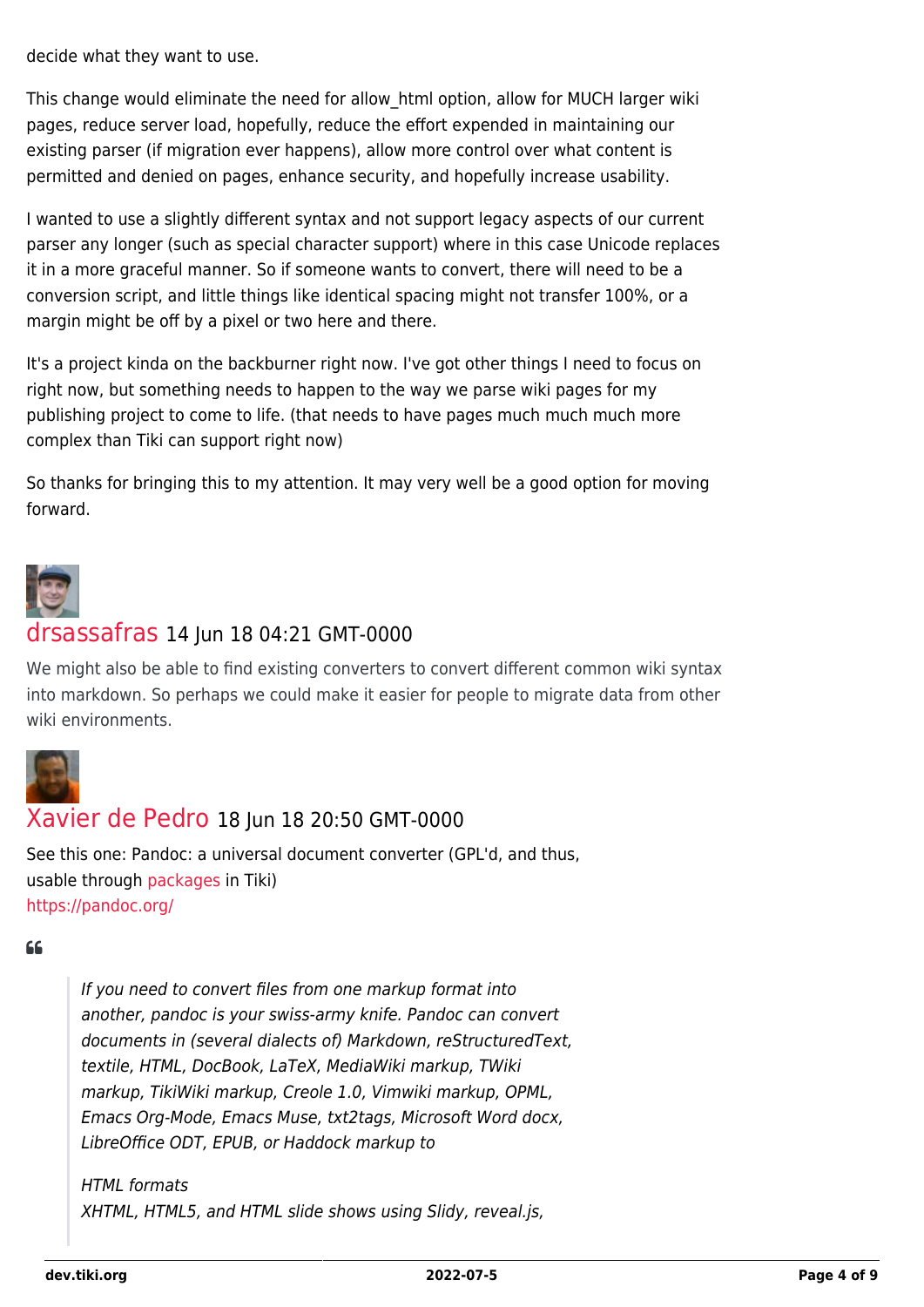Slideous, S5, or DZSlides

Word processor formats Microsoft Word docx, OpenOffice/LibreOffice ODT, OpenDocument XML, Microsoft PowerPoint.

Ebooks EPUB version 2 or 3, FictionBook2

Documentation formats DocBook version 4 or 5, TEI Simple, GNU TexInfo, Groff man, Groff ms, Haddock markup

Archival formats JATS

Page layout formats InDesign ICML

Outline formats **OPML** 

TeX formats LaTeX, ConTeXt, LaTeX Beamer slides

PDF

via pdflatex, xelatex, lualatex, pdfroff, wkhtml2pdf, prince, or weasyprint.

#### Lightweight markup formats

Markdown (including CommonMark and GitHub-flavored Markdown), reStructuredText, AsciiDoc, Emacs Org-Mode, Emacs Muse, Textile, txt2tags, MediaWiki markup, DokuWiki markup, TikiWiki markup, TWiki markup, Vimwiki markup, and ZimWiki markup.

Custom formats custom writers can be written in lua.

In contrast to most existing tools for converting Markdown to HTML, pandoc has a modular design: it consists of a set of readers, which parse text in a given format and produce a native representation of the document, and a set of writers, which convert this native representation into a target format. Thus, adding an input or output format requires only adding a reader or writer.

#### Please note:

Pandoc seems to have some Tikiwiki support since 2017: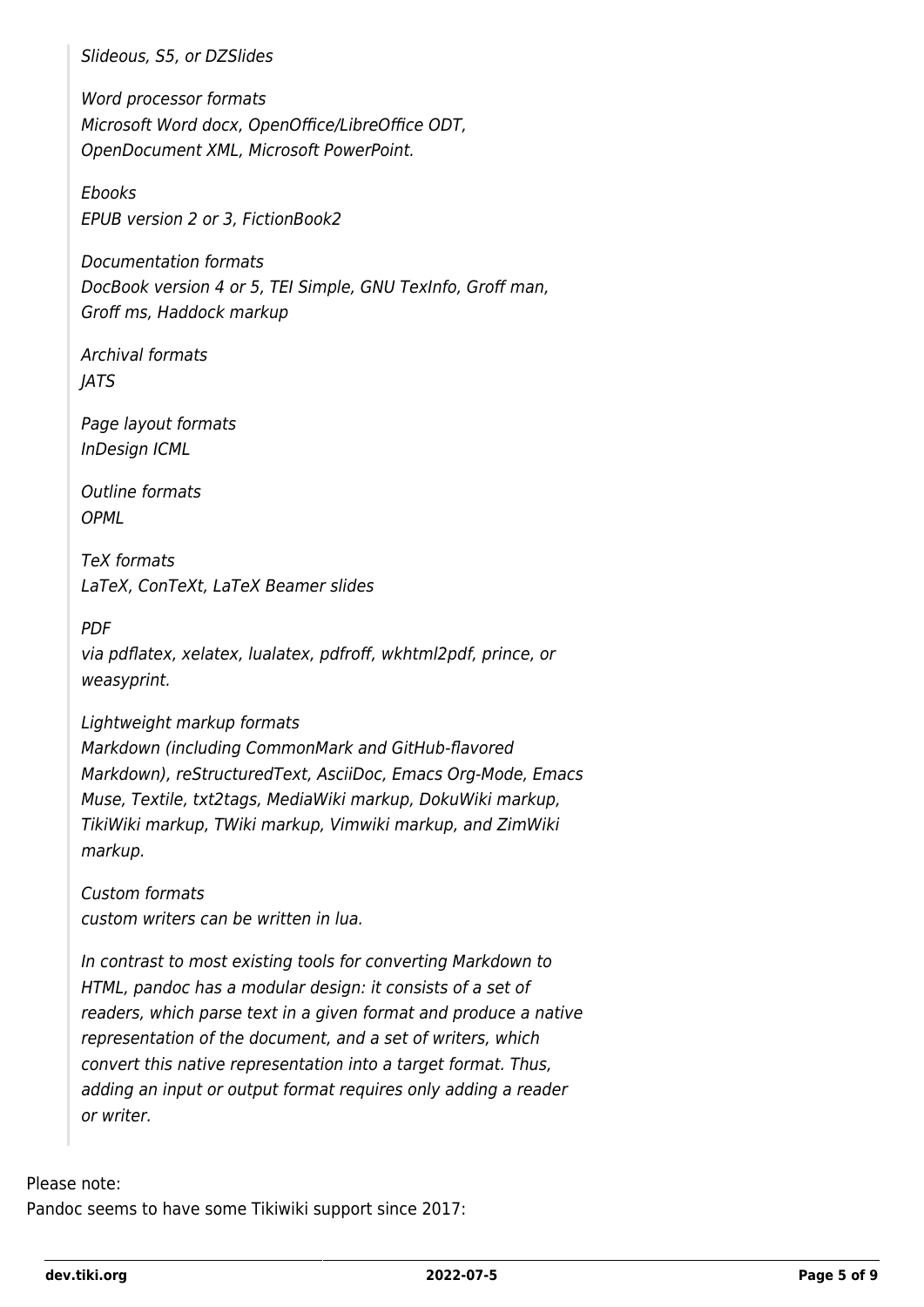#### <https://github.com/jgm/pandoc/pull/3800>

And it's widely used by the whole R community to convert from markdown to anything: <https://blog.rstudio.com/tags/markdown>



[drsassafras](https://dev.tiki.org/user11658) 20 Jun 18 07:23 GMT-0000

That looks really interesting.



Interesting indeed! A pity they do not have the Tiki syntax available in their online demo at<http://pandoc.org/try/>- I was curious to test it quicky quick...



#### [Marc Laporte](https://dev.tiki.org/user11197) 21 Jun 18 02:02 GMT-0000

I see TikiWiki on the left



[drsassafras](https://dev.tiki.org/user11658) 21 Iun 18 02:10 GMT-0000

Right you are. I didn't see it the first time I checked.



#### [Saša Janiška](https://dev.tiki.org/user11559) 06 Aug 18 08:41 GMT-0000

That's great to see, but I'd like to see TikiWiki on the right as well - reevaluating Tiki and seriously consider to using it after several years spent with rst/asciidoc(tor) markup and using Nikola/Hugo static-site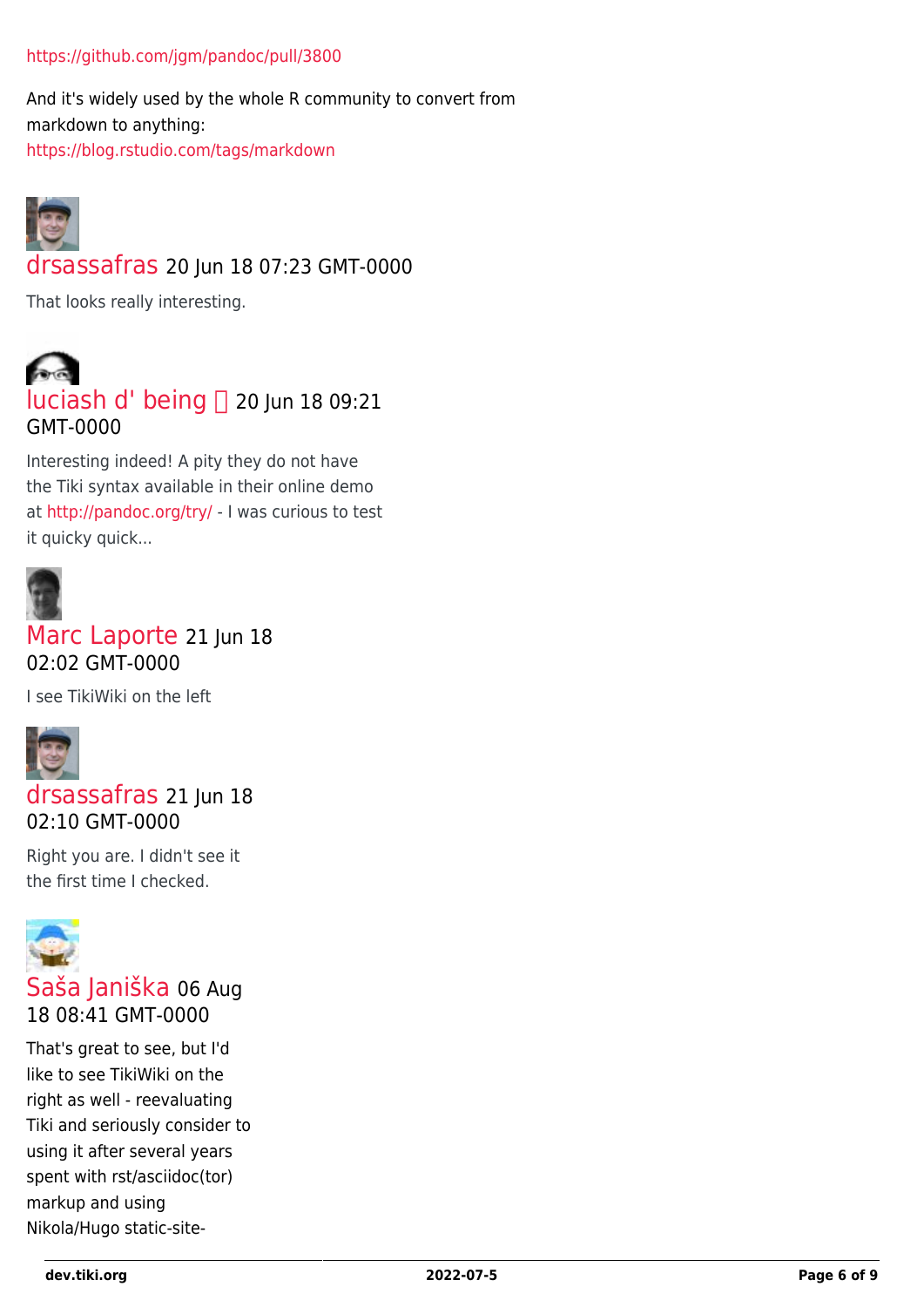generators...iow. I'd like to be able to easily create content offline (in some more standard markup like the ones mentioned above) and then paste it into Tiki if there is no possibility to do it differently.

Just wonder what has happened with [wiki Lingo](https://tiki.org/wikiLingo)?

p.s.:Just posted on the pandoc list asking about Tiki writer support...



#### [drsassafras](https://dev.tiki.org/user11658) 21 Jun 18 12:34 GMT-0000

The Tiki code is listed as alpha. It had some difficulty with a few examples I threw at it. I opened a bug report against the first issue I found, which occurred in the first line of Tiki wiki code I tried.

Could be good though, if they fix issues that are reported. They were quick to reply, so that's a plus.

[https://github.com/jgm/pandoc/issue](https://github.com/jgm/pandoc/issues/4722#issuecomment-399085394) [s/4722#issuecomment-399085394](https://github.com/jgm/pandoc/issues/4722#issuecomment-399085394)



#### [drsassafras](https://dev.tiki.org/user11658) 28 Jun 18 11:57 GMT-0000

They were quick to fix the bug, so it may be worth testing further so we can help work out any issues there might be.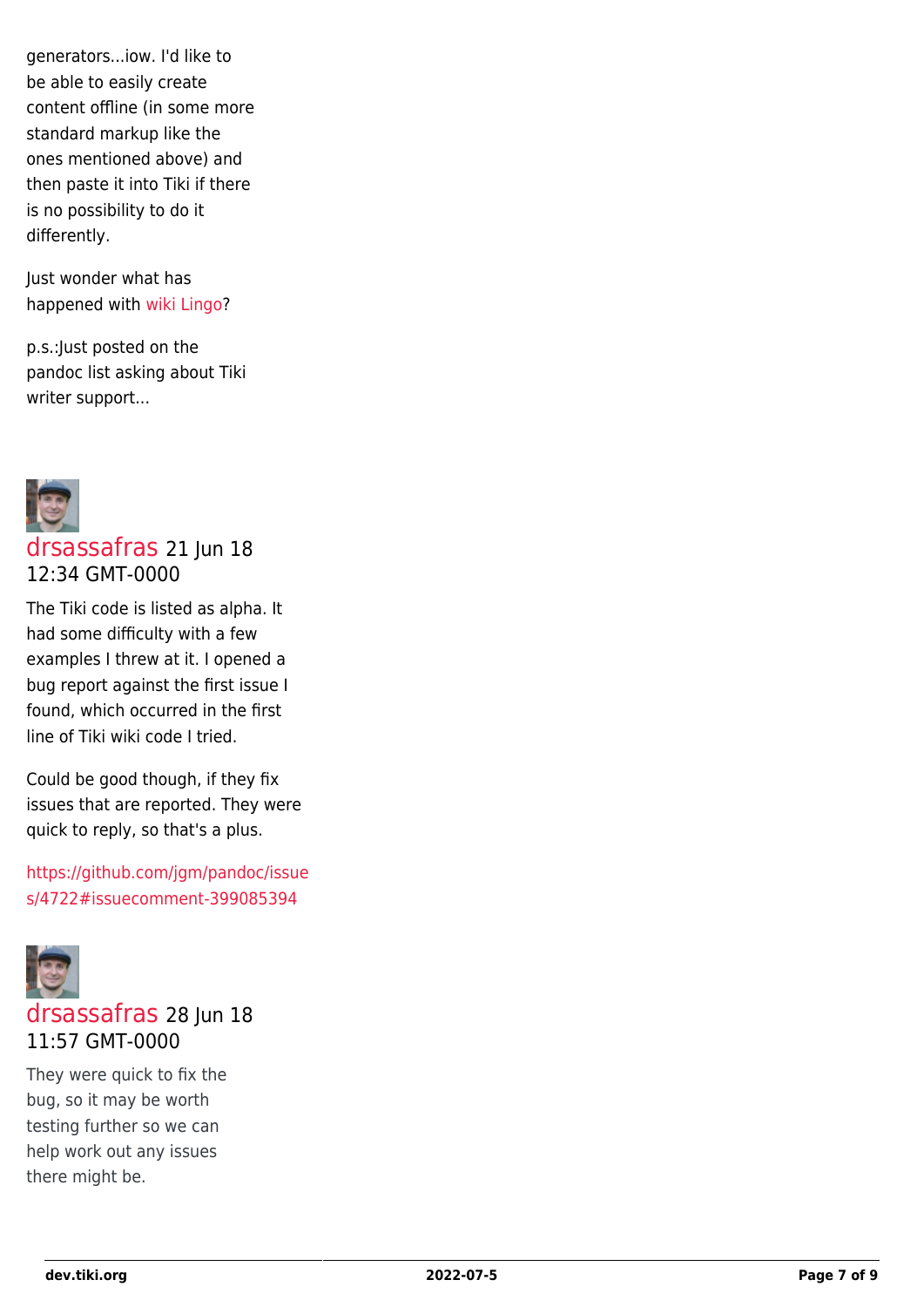

[Fabio Montefuscolo](https://dev.tiki.org/user11849) 28 Jun 18 16:08 GMT-0000

Oh God! It works!! I tried to convert a Tiki page to Markdown page and it works like very well!! If we can hook on parser and get structered data, we could call plugins to make their stuff over this data.



#### Torsten Fabricius 21 Jun 18 02:32 GMT-0000

I am wondering how hard it would be to use Markdown and WikiPlugins, the same as we use WikiSyntax and WikiPlugins and if that at all would be possible.

I have seen, that when using<https://pandoc.org/try> the whole text of the converting WikiSytax of a page goes into the link:

https://pandoc.org/try/?text=all-the-content-of-a-wiki-page-plain-as-copy-paste



#### [Marc Laporte](https://dev.tiki.org/user11197) 03 Jul 18 15:15 GMT-0000

1st step is to create an experimental PluginMarkdown

```
{MARKDOWN()}
# This is an <h1> tag
## This is an <h2> tag
###### This is an <h6> tag
*This text will be italic*
This will also be italic
**This text will be bold**
__This will also be bold__
_You **can** combine them_
{MARKDOWN}
```
Available libs:<https://packagist.org/?query=markdown>

We already use<https://packagist.org/packages/michelf/php-smartypants>